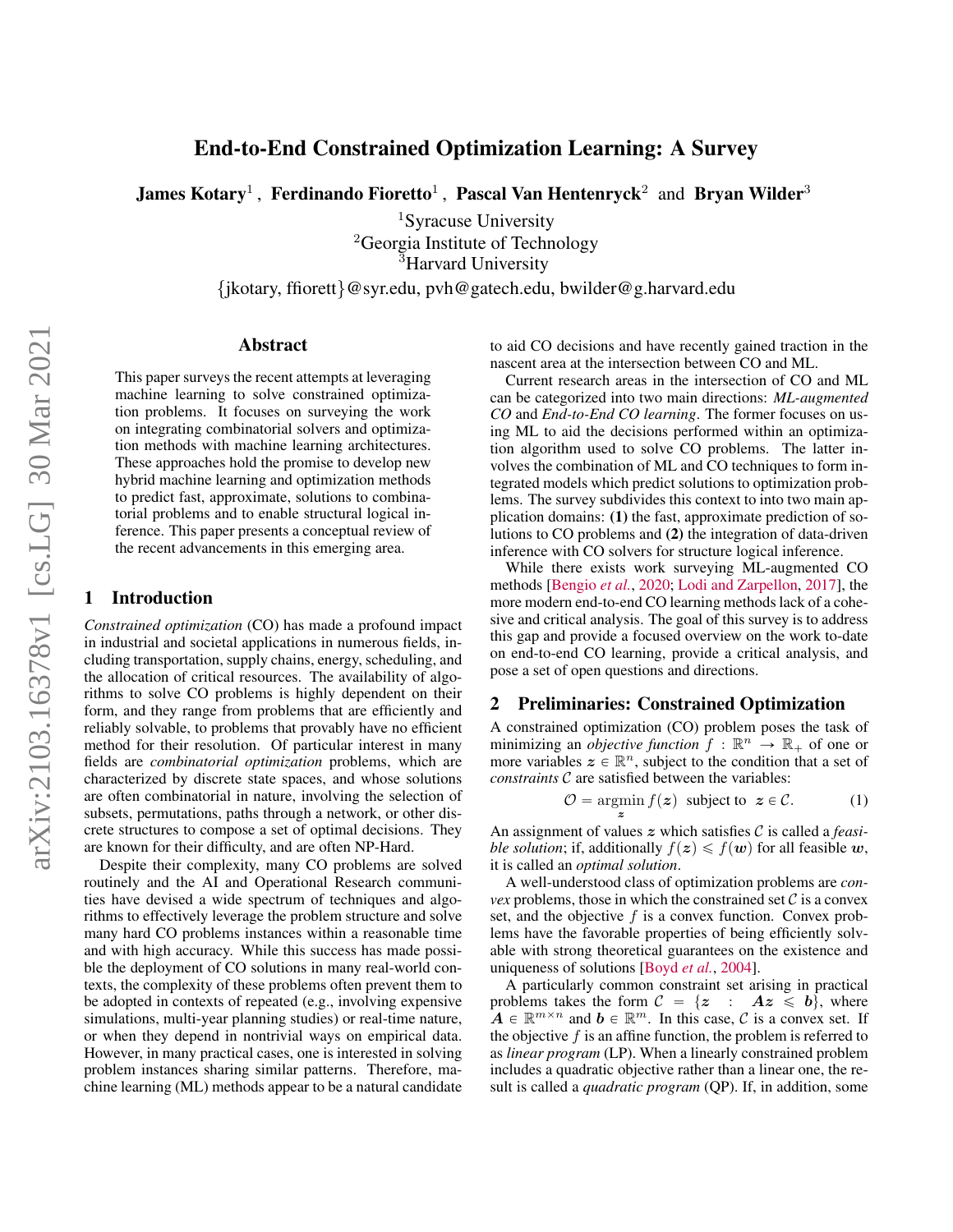subset of a problem's variables are required to take integer values, it is called *mixed integer program* (MIP). While LP and QP with convex objectives belong to the class of convex problems, the introduction of integral constraints ( $x \in \mathbb{N}^n$ ) results in a much more difficult problem. The feasible set in MIP consists of distinct points in  $x \in \mathbb{R}^n$ , not only nonconvex but also disjoint, and the resulting problem is, in general, NP-Hard. Finally, nonlinear programs (NLPs) are optimization problems where some of the constraints or the objective function are nonlinear. Many NLPs are nonconvex and can not be efficiently solved [\[Nocedal and Wright,](#page-9-1) [2006\]](#page-9-1).

Of particular interest are the *mixed integer linear programs* (MILPs), linear programs in which a subset of variables required to take integral values. This survey is primarily concerned with optimization problems involving linear constraints, linear or quadratic objective, and either continuous or integral variables, or a combination thereof.

Optimization Solving Methods A well-developed theory exists for solving convex problems. Methods for solving LP problems include *simplex* methods [\[Dantzig,](#page-8-2) [1951\]](#page-8-2), *interior point* methods [\[Boyd](#page-8-1) *et al.*, [2004\]](#page-8-1) and *Augmented Lagrangian* methods [\[Hestenes,](#page-8-3) [1969;](#page-8-3) [Powell,](#page-9-2) [1969\]](#page-9-2). Each of these methods has a variant that applies when the objective function is convex. Convex problems [\[Boyd](#page-8-1) *et al.*, [2004\]](#page-8-1) are in the class of  $P$ , and can be assumed to be reliably and efficiently solvable in most contexts. For a review on convex optimization and Lagrangian duality, the interested reader is referred to [\[Boyd](#page-8-1) *et al.*, [2004\]](#page-8-1).

MILPs require a fundamentally different approach, as their integrality constraints put them in the class of NP-Hard problems. *Branch and bound* is a framework combining optimization and search, representable by a search tree in which a LP *relaxation* of the MILP is formed at each node by dropping integrality constraints, and efficiently solved using solution methods for linear programming. Subsequently, a variable  $z_i$  with (fractional) value  $a_i$  in the relaxation is selected for branching to two further nodes. In the right node, the constraint  $z_i \geq a_i$  is imposed and in the left,  $z_i < a_i$ ; bisecting the search space and discarding fractional values in between the bounds. The solution of each LP relaxtion provides a lower bound on the MILP's optimal objective value. When an LP relaxation happens to admit an integral solution, an upper bound is obtained. The minimal upper bound found thus far is used, at each node, for pruning.

Finally, *Constraint Programming* [\[Rossi](#page-9-3) *et al.*, [2006\]](#page-9-3) is an additional effective paradigm adopted to solve industrialsized MI(L)P and discrete combinatorial programs.

### 3 Preliminaries: Deep Learning

Supervised deep learning can be viewed as the task of approximating a complex non-linear mapping from targeted data. Deep Neural Networks (DNNs) are deep learning architectures composed of a sequence of layers, each typically taking as inputs the results of the previous layer [\[LeCun](#page-9-4) *et al.*, [2015\]](#page-9-4). Feed-forward neural networks are basic DNNs where the layers are fully connected and the function connecting the layer is given by  $o = \pi(Wx + b)$ , where  $x \in \mathbb{R}^n$  and is the input vector,  $o \in \mathbb{R}^m$  the output vector,  $W \in \mathbb{R}^{m \times n}$  a matrix of

weights, and  $\mathbf{b} \in \mathbb{R}^m$  a bias vector. The function  $\pi(\cdot)$  is often non-linear (e.g., a rectified linear unit (ReLU)).

Supervised learning tasks consider datasets  $\chi$  =  $\{\boldsymbol{x}_i, \boldsymbol{y}_i\}_{i=1}^N$  consisting of N data points with  $\boldsymbol{x}_i \in \mathcal{X}$  being a feature vector and  $y_i \in \mathcal{Y}$  the associated targets. The goal is to learn a model  $\mathcal{M}_{\theta} : \mathcal{X} \to \mathcal{Y}$ , where  $\theta$  is a vector of realvalued parameters, and whose quality is measured in terms of a nonnegative, and assumed differentiable, *loss function*  $\mathcal{L}: \mathcal{Y} \times \mathcal{Y} \to \mathbb{R}_+$ . The learning task minimizes the empirical risk function (ERM):

<span id="page-1-0"></span>
$$
\min_{\theta} J(\mathcal{M}_{\theta}, \boldsymbol{\chi}) = \frac{1}{n} \sum_{i=1}^{n} \mathcal{L}(\mathcal{M}_{\theta}(\boldsymbol{x}_i), \boldsymbol{y}_i).
$$
 (2)

Most of the techniques surveyed in this work use (variants of) DNNs whose training conforms to the objective above. Other notable classes of deep learning methods used to solve CO problems are Sequence Models and Graph Neural Networks (GNNs), which are reviewed below, and Reinforcement Learning (RL), which differs from supervised learning in not requiring labeled input/output pairs and concerns with learning a policy that maximizes some expected reward function. We refer the reader to [\[Sutton and Barto,](#page-9-5) [2018\]](#page-9-5) for an extensive overview of RL.

Sequence Models Recurrent neural networks (RNNs) have proven highly effective for tasks requiring pattern recognition in sequential data. A basic RNN uses a *recurrent layer* to compute a sequence of output arrays  $y_1, \ldots, y_N$  from a sequence of input arrays  $x_1, \ldots, x_N$ . Each of several hidden units  $h_t$  depends on its corresponding input array  $x_t$  along with the previous hidden unit  $h_{t-1}$  in the following manner:

$$
\boldsymbol{h}_t = \pi(\boldsymbol{W}^x\boldsymbol{x}_t + \boldsymbol{W}^h\boldsymbol{h}_{t-1} + \boldsymbol{b})
$$

where  $\pi$  is a nonlinear activation function,  $W^x, W^h$  are weight matrices, and  $b$  is an additive bias.  $W$  and  $b$  are learned parameters, applied at each unit of the recurrent layer.

In their basic form, RNNs are known to suffer from vanishing gradient issues: the propagation of gradients through many hidden units by the chain rule can lead to loss of information as gradient magnitudes diminish. Modern RNNs use gated recurrent units (GRU) to form long-short term memory models (LSTM) which can better preserve relevant information across many hidden layers.

*Sequence-to-Sequence* models build on recurrent neural networks with the aim of extending the framework to handle input and output sequences of variable size. This is accomplished by the introduction of an *endoder-decoder* architecture in which an encoder LSTM maps an input sequence  $\mathbf{x} = (\mathbf{x}_1, \dots, \mathbf{x}_N)$  to a fixed-length context vector c, by way of the hidden encoder states  $(e_1, \ldots, e_N)$  (typically,  $c = e_N$ ). A subsequent decoder LSTM is used to map the context vector to a sequence of hidden decoder states  $(d_1, \ldots, d_M)$ , which are used to target a sequence of labeled vectors  $y = (y_1, \ldots, y_M)$ . That is, some function g is trained to approximate the likelihood of predicting  $y_t$  given the context vector  $c$ , the current decoder state and all previous  $y_i$ :

$$
\Pr(\boldsymbol{y}_t | \{ \boldsymbol{y}_1, \dots, \boldsymbol{y}_{t-1} \}, \boldsymbol{c}) = g(\boldsymbol{y}_{t-1}, \boldsymbol{d}_t, \boldsymbol{c}),
$$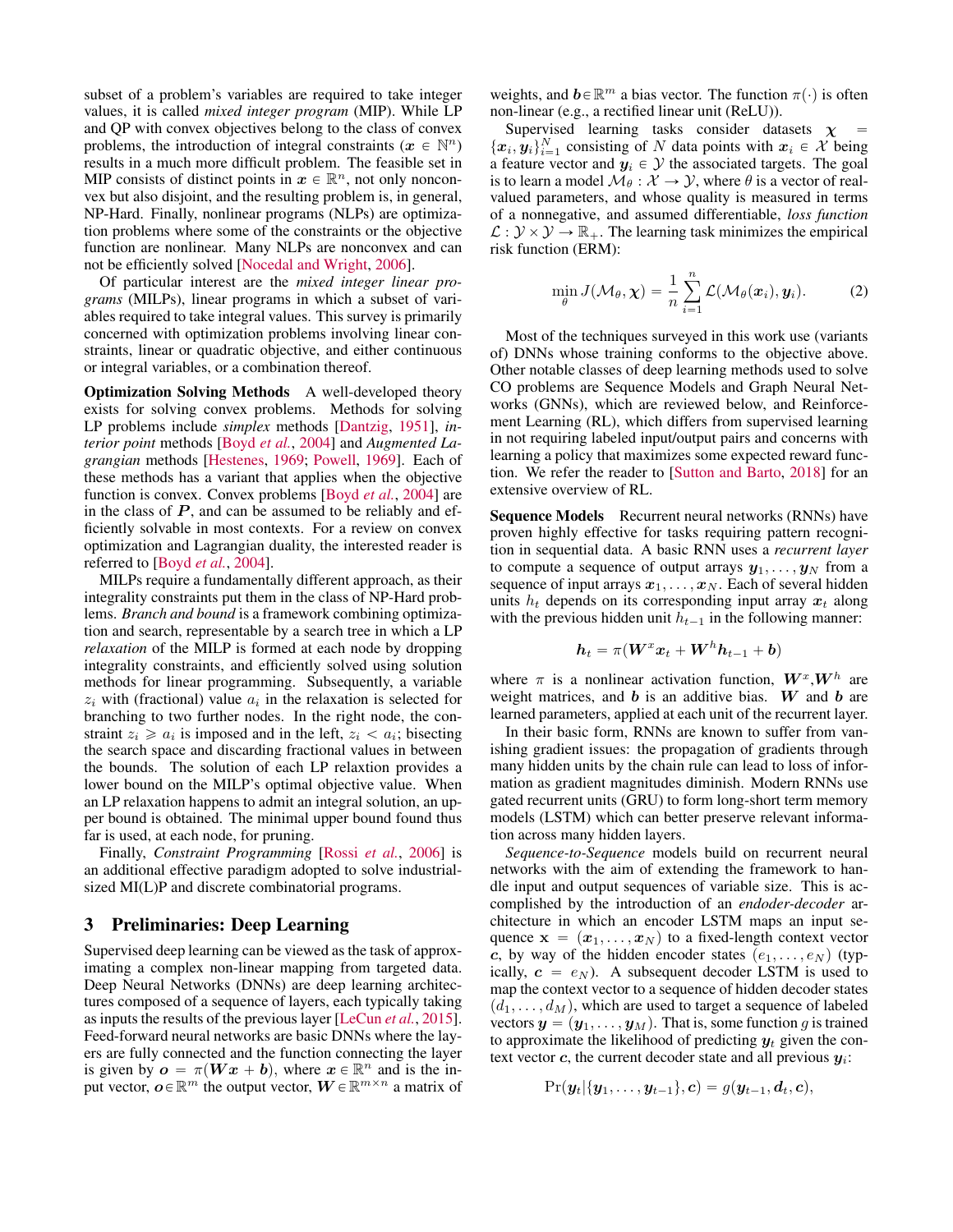where the overall training goal is to model the probability of predicting sequence y. This joint probability is decomposed into a product of ordered conditionals:

$$
\Pr(\mathbf{y}) = \Pi_{t=1}^M \Pr(\mathbf{y}_t | \{\mathbf{y}_1, \dots, \mathbf{y}_{t-1}\}, \mathbf{c}).
$$

The primary downside to this approach is the reliance on a single fixed-length vector to encode the input sequence, resulting in limited expressivity, particularly when the input sequences observed at test time are of a different length than those used during training. *Attention* mechanisms [\[Bahdanau](#page-8-4) *[et al.](#page-8-4)*, [2016\]](#page-8-4) are used to address this shortcoming. They use the same encoder design, but allow the decoder to adaptively use any subset of the encoder's hidden units during decoding. In place of a single context vector, a *sequence* of context vectors  $c_r$  (one per decoder unit) is computed as

$$
c_r = \sum_{t=1}^{N} a_{rt} e_t \quad \forall r \leq M \tag{3a}
$$

$$
a_{rt} = \frac{\exp(u_{rt})}{\sum_{k=1}^{N} \exp(u_{rk})}
$$
(3b)

$$
\boldsymbol{u}_{rt} = \boldsymbol{v}^T \pi (\boldsymbol{W}_1 e_t + \boldsymbol{W}_2 d_r), \tag{3c}
$$

where  $\alpha$  above is computed as the softmax of  $u$ , the result of *alignment* model [\(3c\)](#page-2-0) in which v,  $W_1$ , and  $W_2$  are learnable matrices and  $\pi$  is a nonlinear activation function. The values  $a_{rt}$  constitute a sequence of *attention* vectors which measure the alignment between decoder state  $d_r$  and encoder state  $e_t$ . Each attention vector is used as a set of weights to form a linear combination of encoder states, used as a context vector to inform subsequent predictions.

*Pointer networks* [\[Vinyals](#page-9-6) *et al.*, [2017\]](#page-9-6) are a special use case of attention mechanisms, used when the intended output of a network is a permutation of its input. Rather than utilizing the attention vector to assist output sequence prediction pointer networks treat the attention vector itself as the prediction. That is,

$$
\boldsymbol{u}_{rt} = \boldsymbol{v}^T \pi(\boldsymbol{W}_1 e_t + \boldsymbol{W}_2 d_r) \quad \forall 1 \leq t \leq N,
$$
  
\n
$$
\Pr(\boldsymbol{y}_t | \{\boldsymbol{y}_1, \dots, \boldsymbol{y}_{t-1}\}, \boldsymbol{x}) = \text{softmax}(\boldsymbol{u}_r),
$$

where  $x$  is again the input sequence and  $y$  is a permutation of  $x$ . The attention vector is viewed as a pointer to a particular encoder state, and can be used in subsequent predictions.

Graph Neural Networks Graph Neural Networks (GNNs) [\[Scarselli](#page-9-7) *et al.*, [2008\]](#page-9-7), learn to represent each node v of a graph with a *state embedding*  $x<sub>v</sub>$ , which depends on information from its neighboring nodes. The goal of these embeddings is to provide useful latent information about each node to subsequent components of a prediction model. Let  $x_v, x_{co[v]}, h_{ne[v]}, x_{ne[v]}$  represent, respectively, the features of node  $v$ , the features of its edges, the state embeddings, and features of its neighbors. Then consider two functions:

$$
h_v = f(x_v, x_{co[v]}, h_{ne[v]}, x_{ne[v]})
$$
 (4a)

$$
o_v = g(h_v, x_v) \tag{4b}
$$

Equivalently to  $(4a)$  and  $(4b)$ ,

$$
H = F(H, X) \tag{5a}
$$

$$
O = G(H, X_N) \tag{5b}
$$

where  $X$  and  $H$  represent the concatentation of all features and all state embeddings, and  $X_N$  contains only the nodewise features. When  $F$  is a contractive mapping, the equation has a fixed point solution  $H^*$  which can be found by repeated application of  $(5a)$ . When F and G are interpreted as feedforward neural networks, their parameters can be trained to produce state embeddings that are optimized to assist a particular learning task.

Several variants and enhancements to the basic GNN have been proposed; [Zhou](#page-9-8) *et al.* [\[2018\]](#page-9-8) provides a thorough survey of techniques and applications.

### 4 Overview of ML and CO

<span id="page-2-1"></span><span id="page-2-0"></span>Current research areas in the synthesis of constrained optimization and machine learning can be categorized into two main directions: *ML-augmented CO*, which focuses on using ML to aid the performance of CO problem solvers, and *End-to-End CO learning (E2E-COL)*, which focuses on integrating combinatorial solvers or optimization methods into deep learning architectures. A diagram illustrating the main research branches within this area is provided in Figure [1.](#page-3-0)

The area related with End-to-End CO learning is the focus of this survey and is concerned with the data-driven prediction of solutions to CO problems. This paper divides this area into: (1) approaches that develop ML architectures to predict fast, approximate solutions to predefined CO problems, further categorized into *learning with constraints* and *learning on graphs*, and (2) approaches that exploit CO solvers as neural network layers for the purpose of structured logical inference, referred to here as the *Predict-and-Optimize* paradigm.

### 5 ML-augmented CO

ML-augmented CO involves the augmentation of already highly-optimized CO solvers with ML inference models. Techniques in this area draw on both supervised and RL frameworks to develop more efficient approaches to various aspects of CO solving for both continuous and discrete combinatorial problems.

In the context of combinatorial optimization, these are broadly categorized into methods that learn to guide the search decisions in branch and bound solvers, and methods that guide the application of primal heuristics within branch and bound. The former include low-cost emulation of expensive branching rules in mixed integer programming [\[Khalil](#page-8-5) *et [al.](#page-8-5)*, [2016;](#page-8-5) [Gasse](#page-8-6) *et al.*, [2019;](#page-8-6) [Gupta](#page-8-7) *et al.*, [2020\]](#page-8-7), prediction of optimal combinations of low-cost variable scoring rules to derive more powerful ones [\[Balcan](#page-8-8) *et al.*, [2018\]](#page-8-8), and learning to cut [\[Tang](#page-9-9) *et al.*, [2020\]](#page-9-9) in cutting plane methods within MILP solvers. The latter include prediction of the most effective nodes at which to apply primal heuristics [\[Khalil](#page-8-9) *et [al.](#page-8-9)*, [2017\]](#page-8-9), and specification of primal heuristics such as the optimal choice of variable partitions in large neighborhood search [\[Song](#page-9-10) *et al.*, [2020\]](#page-9-10). The reader is referred to the excellent surveys [\[Lodi and Zarpellon,](#page-9-0) [2017;](#page-9-0) [Bengio](#page-8-0) *et al.*, [2020\]](#page-8-0) for a thorough account of techniques developed within MLaugmented combinatorial optimization.

Techniques in this area have also used ML to improve decisions in continuous CO problems and include learning restart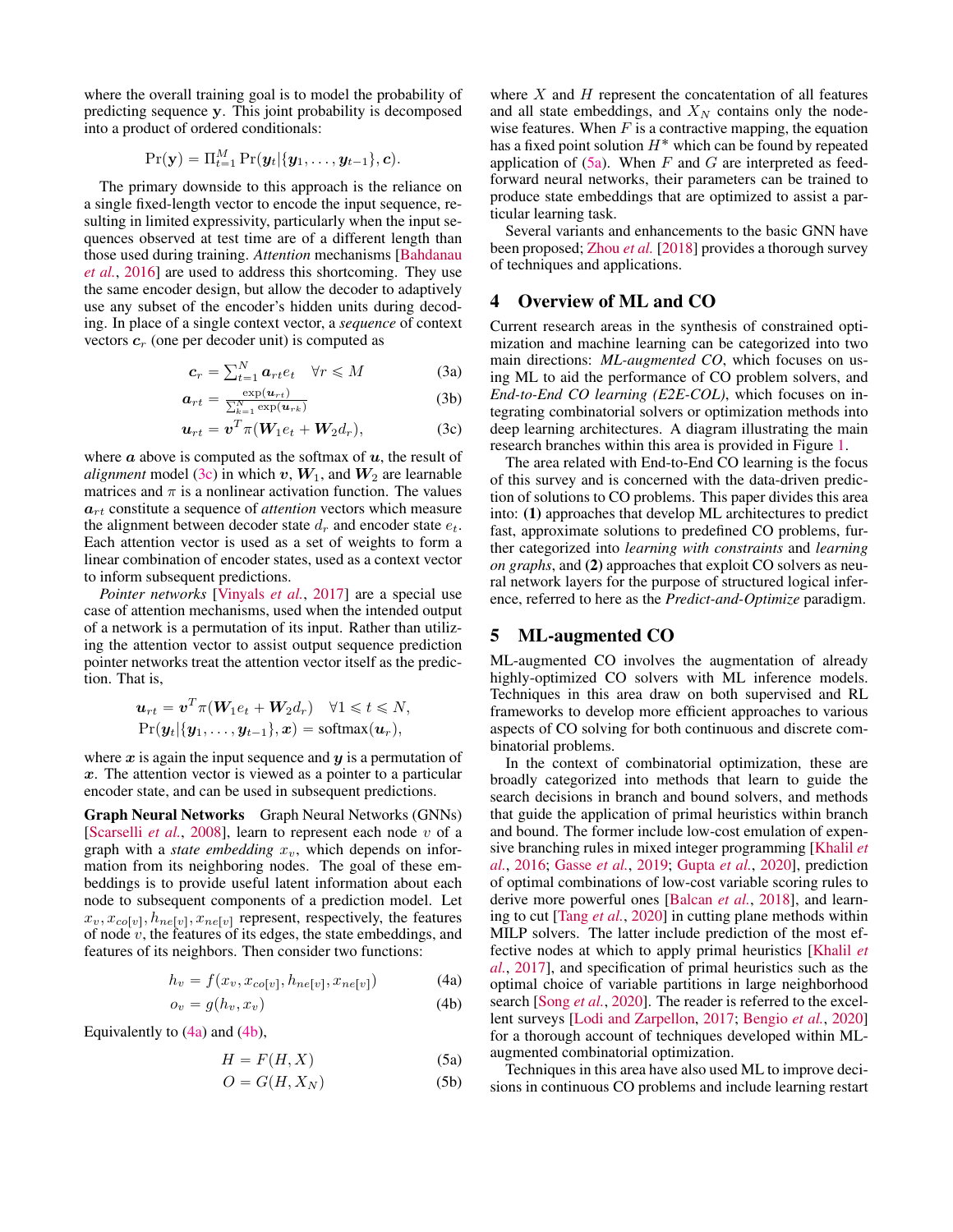<span id="page-3-0"></span>

Figure 1: Machine Learning and Constrained Optimization.

strategies [\[Gagliolo and Schmidhuber,](#page-8-10) [2007\]](#page-8-10), learn rules to ignore some optimization variables leveraging the expected sparsity of the solutions and consequently leading to faster solvers, [\[Ndiaye](#page-9-11) *et al.*, [2017\]](#page-9-11), and learning active constraints [Ng *[et al.](#page-9-12)*, [2018;](#page-9-12) [Prat and Chatzivasileiadis,](#page-9-13) [2020\]](#page-9-13) to reduce the size of the problem to be fed into a CO solver .

### 6 E2E-COL: Predicting CO Solutions

A diverse body of work within the end-to-end CO learning literature has focused on developing ML architectures to predict fast, approximate solutions to predefined CO problems *end-to-end* without the use of CO solvers at the time of inference, by observing a set of solved instances or execution traces. These approaches contrasts with those that use ML to augment search-based CO solvers and configure their subroutines to direct the solver to find solutions efficiently. This survey categorizes the literature on *predicting CO solutions* into (1) methods that incorporate constraints into end-to-end learning, for the prediction of feasible or near-feasible solutions to both continuous and discrete constrained optimization problems, and (2) methods that learn combinatorial solutions on graphs, with the goal of producing outputs as combinatorial structures from variable-sized inputs. These two categories, referred to as *learning with constraints* and *learning CO solutions*, respectively, are reviewed next.

#### 6.1 Learning with Constraints

The methods below consider datasets  $\boldsymbol{\chi} = \{\boldsymbol{x}_i, \boldsymbol{y}_i\}_{i=1}^N$  whose inputs  $x_i$  describe some problem instance specification, such as matrix  $\boldsymbol{A}$  and vector  $\boldsymbol{b}$  describing linear constraints in MILPs, and the labels  $y_i$  describe complete solutions to problem  $O$  with input  $x_i$ . Notably, each sample may specify a different problem instance (with different objective function coefficients and constraints).

An early approach to the use of ML for predicting CO problem solutions was presented by [Hopfield and Tank](#page-8-11) [\[1985\]](#page-8-11), which used Hopfield Networks [\(Hopfield](#page-8-12) [\[2018\]](#page-8-12)) with modified energy functions to emulate the objective of a traveling salesman problem (TSP), and applied Lagrange multipliers to enforce feasibility to the problem's constraints. It was shown in [Wilson and Pawley](#page-9-14) [\[1988\]](#page-9-14) however, that this approach suffers from several weakness, notably sensitivity to parameter initialization and hyperparameters. As noted in [Bello](#page-8-13) *et al.* [\[2017\]](#page-8-13) , similar approaches have largely fallen out of favor with the introduction of practically superior methods.

Frameworks that exploit Lagrangian duality to guide the prediction of approximate solutions to satisfy the problem's constraints have found success in the context of continuous NLPs including energy optimization [\[Fioretto](#page-8-14) *et al.*, [2020b;](#page-8-14) [Velloso and Van Hentenryck,](#page-9-15) [2020\]](#page-9-15) as well as constrained prediction on tasks such as transprecision computing and fair classification [\[Fioretto](#page-8-15) *et al.*, [2020a;](#page-8-15) Tran *[et al.](#page-9-16)*, [2020\]](#page-9-16).

Other end-to-end learning approaches have demonstrated success on the prediction of solutions to constrained problems by injecting information about constraints from targeted feasible solutions. Recently, [Detassis](#page-8-16) *et al.* [\[2020\]](#page-8-16) presented an iterative process of using an external solver for discrete or continuous optimization to adjust targeted solutions to more closely match model predictions while maintaining feasibility, reducing the degree of constraint violation in the model predictions in subsequent iterations.

### 6.2 Learning Solutions on Graphs

By contrast to approaches learning solutions to unstructured CO problems, a variety of methods learn to solve CO cast on graphs. The development of deep learning architectures, such as sequence models and attention mechanisms, as well as GNNs, has provided a natural toolset for these tasks.

The survey categorizes these modern approaches broadly based on whether they rely supervised learning or reinforcement learning. It observes that: (1) Supervised learning concerns training models that take as input a representation of a problem instance and output a solution. Target solutions must be provided for this training task; this is often problematic as it entails solving, typically, NP-hard problems. (2) Optimization problems have a native objective function, which in principle can be used in lieu of a loss function in supervised learning (possibly obviating the need for training labels) and can serve as a natural reward function in reinforcement learning.

#### Supervised Learning

[Vinyals](#page-9-6) *et al.* [\[2017\]](#page-9-6) introduced the *pointer network*, in which a sequence-to-sequence model uses an encoder-decoder architecture paired with an attention mechanism to produce permutations over inputs of variable size. Noting that certain CO problems provide a compelling use case for their architecture,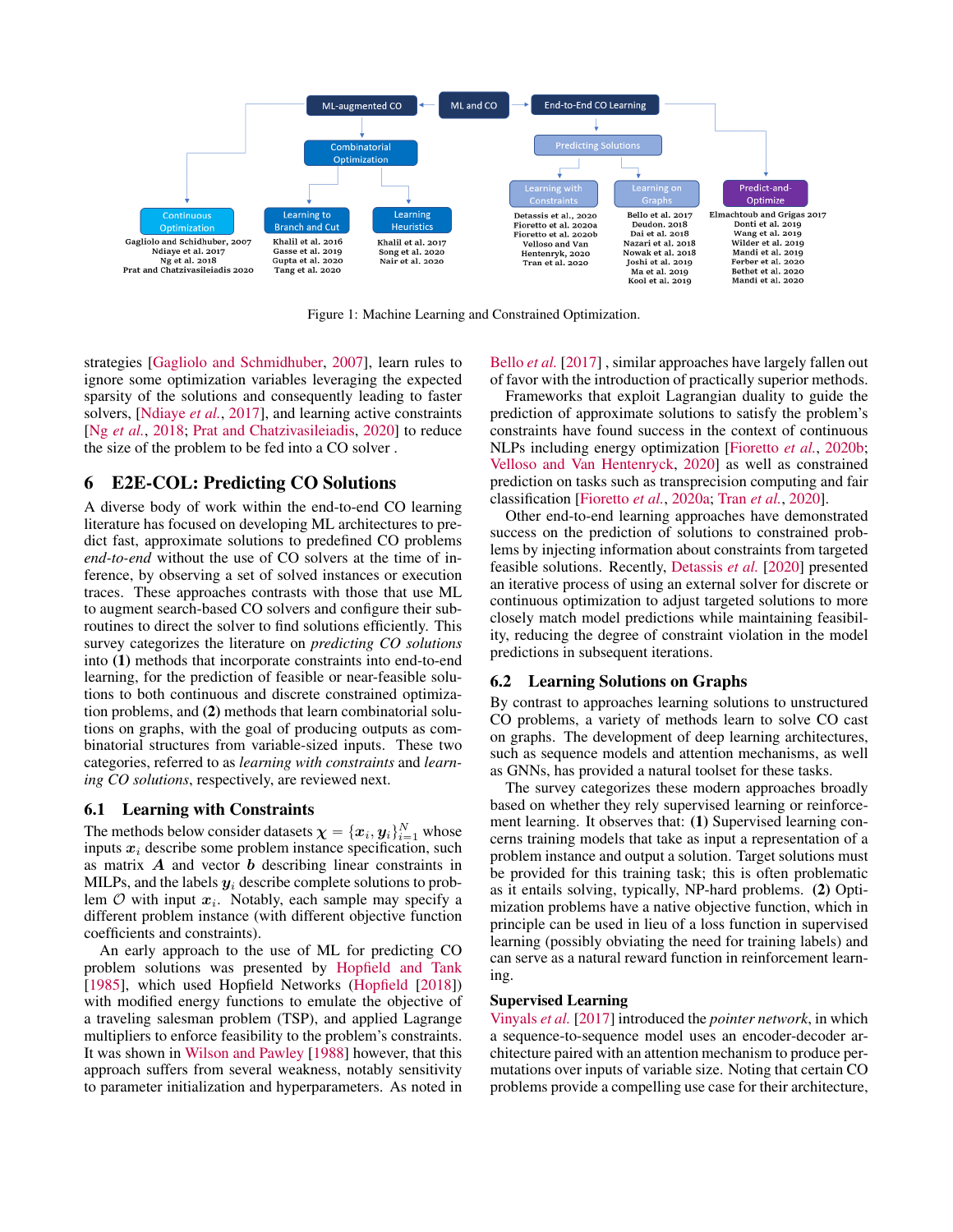the authors test it for solving the Traveling Salesman (TSP), Delaunay Triangulation, and Convex Hull problem variants. In each, the solution to a problem instance can be expressed as a single permutation. They develop a pointer network model to predict approximately optimal solutions by learning from previously solved instances in a supervised manner, and demonstrate some ability to generalize over variable-sized problem instances. For example, in the 2D Euclidean TSP, the pointer network's inputs are the 2D coordinates of each city that must be visited. A predicted permutation represents a tour over all cities, and each target label is a permutation representing the pre-computed minimum-length tour over its corresponding input coordinates. Any city is directly reachable from any other—by a straight line whose length is equal to the euclidean distance. In general, the approach introduced in this work applies only to problems whose solutions take the form of a single permutation and where all permutations are feasible (e.g., the problem does not feature constraints on which tours are allowed in the TSP).

Despite the subsequent trend toward RL-oriented frameworks, as discussed in the next section, [Nowak](#page-9-17) *et al.* [\[2018\]](#page-9-17) studied a purely supervised learning method for the general Quadratic Assignment Problem (QAP). The proposed solution was based on the use of simple graph neural networks trained on representations of individual problem instances and their targeted solutions. The TSP is chosen as a test problem, along with two graph matching problems (all instances of the QAP). Inferences from the model take the form of approximate permutation matrices, which are converted into feasible tours by a beam search. The authors note promising accuracy results on small instances, but the ability for trained models to generalize their performance to larger-sized instances was not shown.

Joshi *[et al.](#page-8-17)* [\[2019\]](#page-8-17) built on this concept by applying a Graph Convolutional Network model to the 2D Euclidean TSP. Aside from the enhanced deep learning architecture, most aspects of the approach remain similar. However, accurate results are reported on problem instances much larger than in [Nowak](#page-9-17) *et al.* [\[2018\]](#page-9-17). The authors observe that compared to contemporary reinforcement learning approaches, their training method is more sample-efficient, but results in models that do not generalize nearly as well to problem instances larger than those used in training.

#### Reinforcement Learning

The pointer network architecture of [Vinyals](#page-9-6) *et al.* [\[2017\]](#page-9-6) was adopted by Bello *[et al.](#page-8-13)* [\[2017\]](#page-8-13), who proposed to train an approximate TSP solver with reinforcement learning rather than supervised learning. The transition to RL was motivated partly by the difficulties associated with obtaining target solutions that are optimal, and the existence of nonunique optimal solutions to TSP instances. Rather than generating and targeting precomputed solutions, the authors present an *actor-critic* RL framework using expected tour length  $L(\pi|g)$  as the reward signal, where g and  $\pi$  represent a graph (problem instance) and a permutation (a tour over the graph):

$$
J(\theta|g) = \mathbb{E}_{\pi \sim p_{\theta}(\pi|g)} L(\pi|g). \tag{6}
$$

A policy, represented by the underlying pointer network with parameters  $\theta$ , is optimized using the well-known RE- INFORCE rule for computing policy gradients [\[Williams,](#page-9-18) [1992\]](#page-9-18):

$$
\nabla_{\theta} J(\theta|g) = \mathbb{E}_{\pi \sim p_{\theta}(\pi|g)} \left[ (L(\pi|g) - b(g)\nabla_{\theta} \log p_{\theta} (\pi|g)) \right]
$$
\n(7)

The total training objective is then the expectation of  $J(\theta|q)$ over a distribution of graphs. The policy gradient calculation requires a baseline function b which estimates the expected reward. In this work, an auxiliary *critic* network with its own set of parameters is trained to predict the expected tour length for any graph in supervised fashion, using empirically observed tours from the most recent policy as training labels. At the time of inference, two methods are available for producing tours from a trained model: (1) A set of tours can be sampled from the stochastic policy by varying the softmax temperature parameter, from which the shortest is selected or (2) an active search method which modifies the stochastic policy based on solutions sampled during inference.

[Nazari](#page-9-19) *et al.* [\[2018\]](#page-9-19) departed from the RNN encoder scheme used in [Bello](#page-8-13) *et al.* [\[2017\]](#page-8-13) and [Vinyals](#page-9-6) *et al.* [\[2017\]](#page-9-6) arguing that when a problem's defining data do not adhere to a natural order (e.g. city coordinates in the TSP), it need not be modeled sequentially. This provides motivation to leave out the encoder RNN and consider combinatorial problems whose state changes over time, replacing the role of encoder hidden states with representations of the problem in each time frame. The authors consider a capacitated vehicle routing problem (VRP/CVRP) in which demands are associated to points in space and change over time; a vehicle with limited capacity must satisfy all the demands by delivering supply from a central depot while minimizing total tour length. This setting also diverges from those previously discussed in that solutions no longer take the form of permutations, since an optimal tour may now include several trips to the supply depot or a demand sink. The static (location coordinates) and dynamic (demand value) data defining the problem are concatenated into a single embedding vector  $x_t$  for each time frame  $t$ . In each decoder step, the attention layer computes a context vector  $c_t$  based only on  $x_t$  and the previous decoder state  $d_t$ . A final prediction at time t indicates the next visited located based on  $x_t$  and  $c_t$ , and the embeddings  $x_t$  can then be updated based on the resulting state-changes. The training consists of an actor-critic method similar to that of [Bello](#page-8-13) *et [al.](#page-8-13)* [\[2017\]](#page-8-13).

Several improvements of these approaches exists. Notably, [Kool](#page-8-18) *et al.* [\[2019\]](#page-8-18) developed a general reinforcement learning framework based on a Graph Attention Network architecture [Veličković et al., [2017\]](#page-9-20) and trained with the REINFORCE policy gradients, and present significant improvements in accuracy on 2D euclidean TSP over [Vinyals](#page-9-6) *et al.* [\[2017\]](#page-9-6), [Bello](#page-8-13) *[et al.](#page-8-13)* [\[2017\]](#page-8-13), Dai *[et al.](#page-8-19)* [\[2018\]](#page-8-19), and [Nowak](#page-9-17) *et al.* [\[2018\]](#page-9-17).

Differently from previous approaches, Ma *[et al.](#page-9-21)* [\[2019\]](#page-9-21) focused on CO instances with hard constraints and consider TSP variants in which certain tours are considered infeasible. A mutil-level RL framework is proposed in which each layer of a hierarchy learns a different policy, from which actions can be sampled. Lower layers learn policies that result in feasible solutions by using reward functions that bias feasibility, and provide latent variables to higher layers which learn to optimize a given objective while sampling actions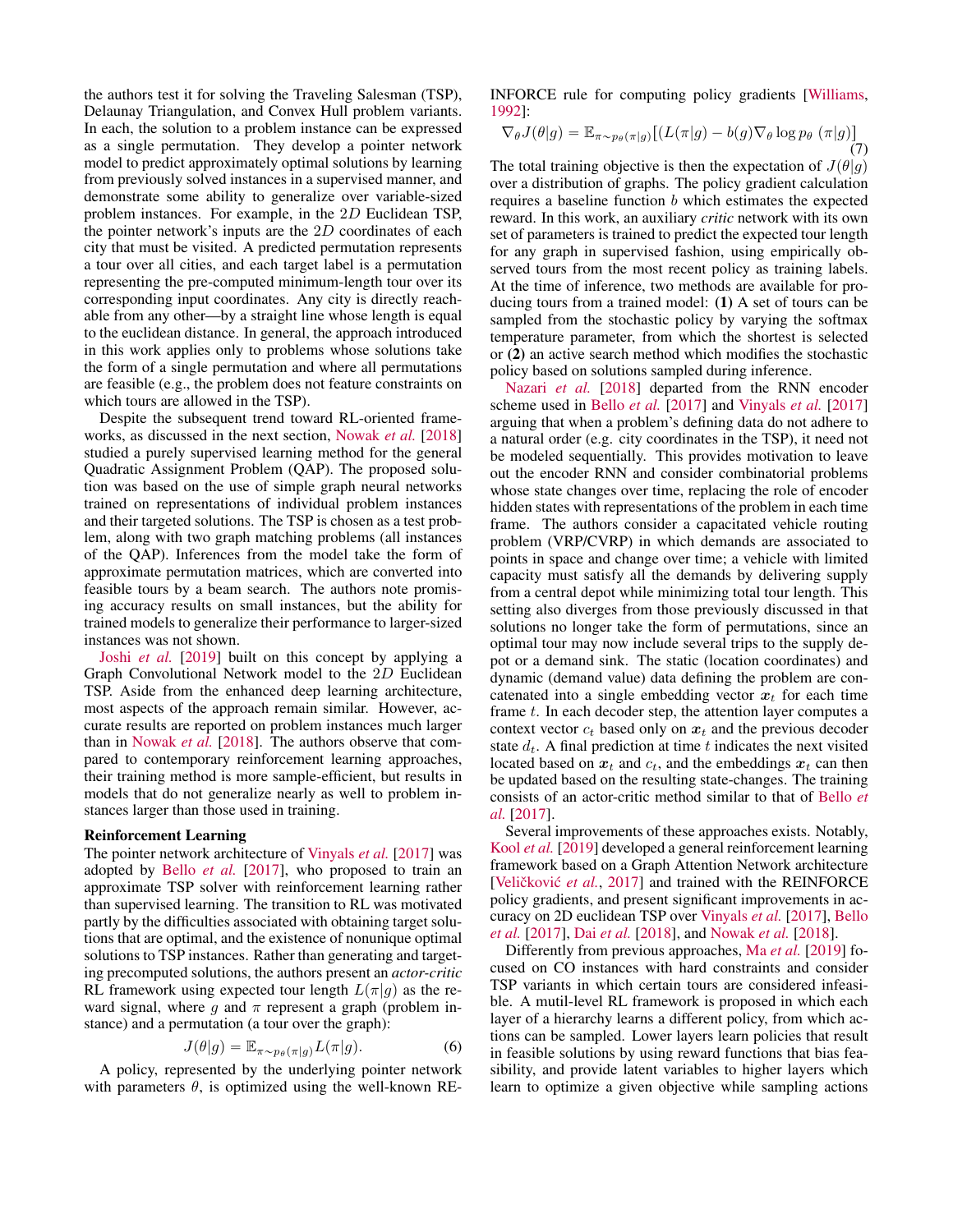<span id="page-5-1"></span>

Figure 2: Predict-and-optimize framework; gradients of a solver output (solution) must be computed with respect to its input (problem parameters) in order to maximize empirical model performance.

from lower layers. Layer - wise policy optimization uses the REINFORCE algorithm, training each layer in turn before fixing its weights and sampling actions to train the next layer. Each policy is represented by a graph neural network to produce context embeddings that capture inter-node relationships from node-wise inputs, and an attention-based decoder to predict distributions over candidate actions as in prior works. When the direct output  $u_i$  from layer i is predicted at a particular decoding step, it is combined with the output of the lower layer  $i - 1$  to ensure mutual compatibility in the policy distribution

$$
\boldsymbol{p}_i = \text{softmax}(\boldsymbol{u}_i + \alpha \boldsymbol{u}_{i-1})
$$

where  $\alpha$  is a trainable parameter.

Finally, Dai *[et al.](#page-8-19)* [\[2018\]](#page-8-19) adopted a different RL approach based on a greedy heuristic framework which determines approximate solutions by the sequential selection of graph nodes. The selection policy is learned using a combination of Q-learning and fitted Q-iteration, by optimizing the optimization objective directly. The graph embedding network structure2vec is used to represent the policy of the learned greedy algorithm. It is used to produce feature embeddings for each node of the graph, which are updated between actions and capture relationships between neighboring nodes, given the current state of a partial solution. It is noted that this framework excels in combinatorial problems that have a true graphical structure, as opposed to most previous previously studied applications (primarily the TSP and VRP variants) in the underlying 'graph' is typically fully connected. The Minimum Vertex Cover, Max Cut, and TSP are used as test test problems, and a strong ability to generalize over various problem sizes is advertised in comparison to prior approaches.

### 7 E2E-COL: Predict-and-Optimize

A burgeoning topic in the intersection of ML and CO is the fusion of prediction (ML) and decision (CO) models, in which decision models are represented by partially defined optimization problems, whose specification is completed by parameters that are predicted from data. The resulting composite models employ constrained optimization as a neural network layer and are trained *end-to-end*, based on the optimality of their decisions. This setting is altogether different in motivation to those previously discussed, in which the goal was to solve predefined CO instances with increased efficiency. The goal here is the synthesis of predictive and prescriptive techniques to create ML systems that learn to make decisions based on empirical data.

The following constrained optimization problem is posed, in which the objective function  $f_y$  and feasible region  $C_y$  depend on a parameter vector y:

<span id="page-5-0"></span>
$$
\mathcal{O}(\mathbf{y}) = \operatorname*{argmin}_{\mathbf{z}} f_{\mathbf{y}}(\mathbf{z}) \text{ subject to } \mathbf{z} \in \mathcal{C}_{\mathbf{y}}.
$$
 (8)

The goal here is to use supervised learning to predict  $\hat{y}$  the unspecified parameters from empirical data. The learning task is performed so that the optimal solution  $\mathcal{O}(\hat{\mathbf{y}})$  best matches a targeted optimal solution  $\mathcal{O}(\mathbf{y})$ , relative to some appropriately chosen loss function. The empirical data in this setting is defined abstractly as belonging to a dataset  $\chi$ , and can represent any empirical observations correlating with targeted solutions to  $(8)$  for some y. See Figure [2](#page-5-1) for an illustration.

This framework aims to improve on simpler two-stage approaches, in which a conventional loss function (e.g. MSE) is used to target labeled parameter vectors  $y$  that are provided in advance, before solving the associated CO problem to obtain a decision. Such approaches are suboptimal in the sense that predictions of  $y$  do not take into account the accuracy of the resulting solution  $\mathcal{O}(\mathbf{y})$  during training.

We note that there are two ways to view the predictions that result from these integrated models. If  $\hat{y}$  is viewed as the prediction, then the calculation of  $\mathcal{O}(\hat{\mathbf{y}})$  is absorbed into the loss function  $\mathcal{L}(\hat{\mathbf{y}}, \mathbf{y})$ , which targets the provided parameter vectors. Otherwise, the loss function  $\mathcal{L}(\mathcal{O}(\hat{\mathbf{y}}), \mathcal{O}(\mathbf{y}))$  is considered separately from the decision model and aims to match computed optimal solutions to targeted ones. One advantage sought in either case is the opportunity to minimize during training the ultimate error in the computed optimal objective values  $f_{\hat{y}}(\mathcal{O}(\hat{y}))$ , relative to those of the target data. This notion of training loss is known as *regret:*

$$
regret(\hat{\boldsymbol{y}}, \boldsymbol{y}) = f_{\hat{\boldsymbol{y}}}(\mathcal{O}(\hat{\boldsymbol{y}})) - f_{\boldsymbol{y}}(\mathcal{O}(\boldsymbol{y})).
$$

*Otherwise the optimal solution*  $\mathcal{O}(\mathbf{y})$  *is targeted and one can use regret*( $\mathcal{O}(\hat{\mathbf{y}}), \mathcal{O}(\mathbf{y})$ ), regardless of whether the corre*sponding* y *is available.* Depending on the techniques used, it may be possible to minimize the regret without access to ground-truth solutions, as in [Wilder](#page-9-22) *et al.* [\[2019\]](#page-9-22), since the targeted solutions  $\mathcal{O}(y)$  contribute only a constant term to the overall loss. It is worth mentioning that because the optimization problem in [\(8\)](#page-5-0) is viewed as a function, the existence of nonunique optimal solutions is typically not considered. The implication then is that  $\mathcal{O}(y)$  is directly determined by y.

Training these end-to-end models involves the introduction of external CO solvers into the training loop of a ML model, often a DNN. Note that combinatorial problems with discrete state spaces do not offer useful gradients; viewed as a function, the *argmin* of a discrete problem is piecewise constant. The challenge of forming useful approximations to  $\frac{\partial \mathcal{L}}{\partial y}$  is cen*tral in this context and must be addressed in order to perform backpropagation*. It may be approximated directly, but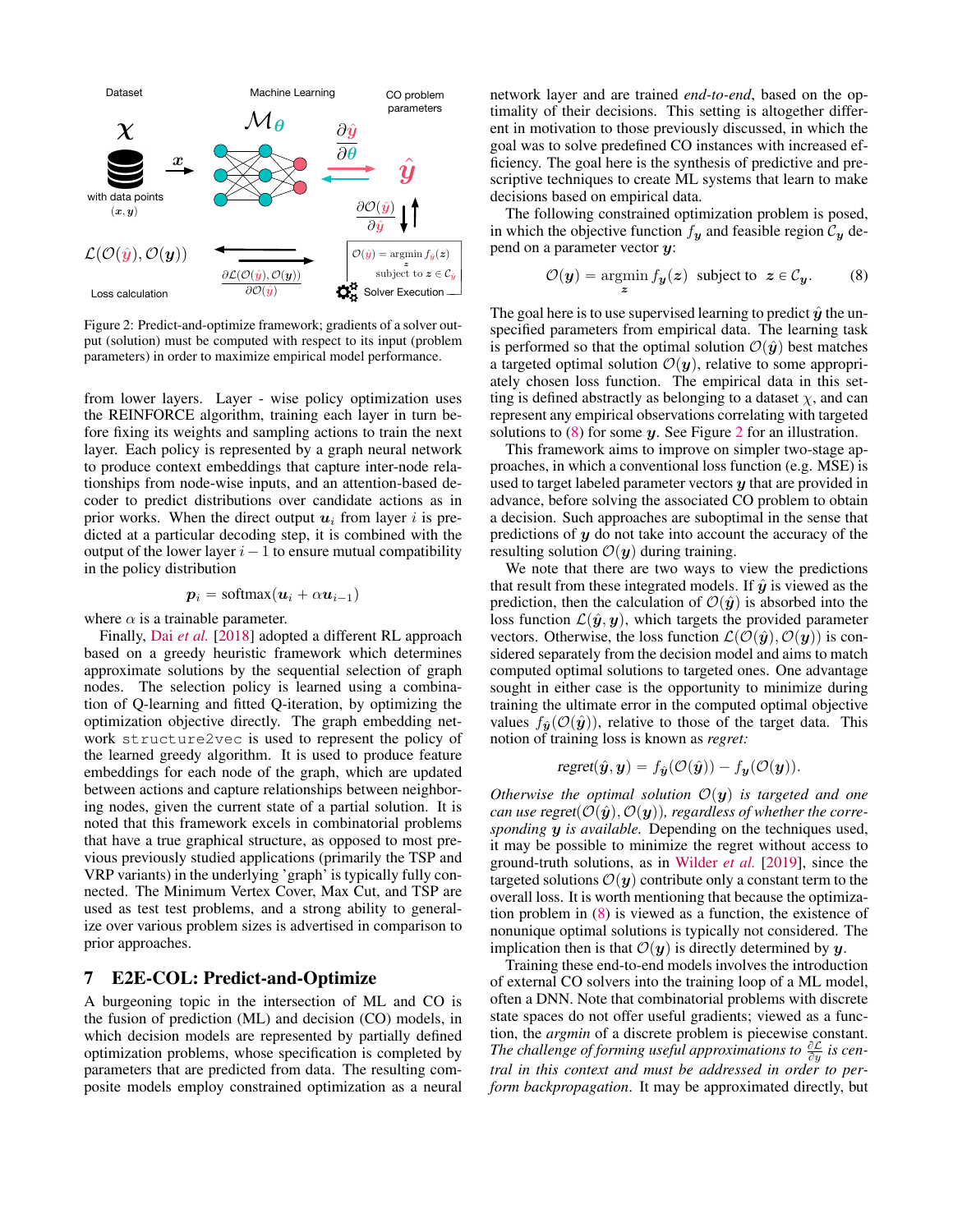a more prevalent strategy is to model  $\frac{\partial O(y)}{\partial y}$  and  $\frac{\partial \mathcal{L}}{\partial \mathcal{O}}$  separately, in which case the challenge is to compute the former term by *differentiation through argmin*. Figure [2](#page-5-1) shows the role of this gradient calculation in context.

### 7.1 Quadratic Programming

One catalyst for the development of this topic was the introduction of *differentiable optimization layers*, beginning with [Amos and Kolter](#page-8-20) [\[2017\]](#page-8-20) which introduced a GPU-ready QP solver that offers exact gradients for backpropagation by differentiating the KKT optimality conditions of a quadratic program at the time of solving, and utilizing information from the forward pass to solve a linear system for incoming gradients, once the outgoing gradients are known. Subsequently, [Donti](#page-8-21) *[et al.](#page-8-21)* [\[2019\]](#page-8-21) proposed a *predict-and-optimize* model in which QPs with stochastic constraints were integrated in-the-loop to provide accurate solutions to inventory and power generator scheduling problems specified by empirical data.

#### 7.2 Linear Programming

Concurrent with [Donti](#page-8-21) *et al.* [\[2019\]](#page-8-21), an alternative methodology for end-to-end learning with decision models, called *smart predict-and-optimize* (SPO), was introduced by [El](#page-8-22)[machtoub and Grigas](#page-8-22) [\[2020\]](#page-8-22), which focused on prediction with optimization of constrained problems with linear objectives, in which the cost vector is predicted from data and the feasible region  $\mathcal C$  is invariant to the parameter  $\mathbf y$ :

$$
\mathcal{O}(\boldsymbol{y}) = \operatorname*{argmin}_{\boldsymbol{z}} \boldsymbol{y}^T \boldsymbol{z} \text{ subject to } \boldsymbol{z} \in \mathcal{C}.
$$
 (9)

The target data in this work are the true cost vectors  $y$ , and an inexact subgradient calculation is used for the backpropagation of regret loss  $\mathcal{L}(\hat{\mathbf{y}}, \mathbf{y}) = \hat{y}^T(\mathcal{O}(\hat{\mathbf{y}}) - \mathcal{O}(\mathbf{y}))$  on the decision task, by first defining a convex surrogate upper bound on regret called the *SPO+loss*, for which it is shown that  $\mathcal{O}(\mathbf{y}) - \mathcal{O}(2\hat{\mathbf{y}} - \mathbf{y})$  is a useful subgradient. Since this work is limited to the development of surrogate loss functions on regret from the optimization task, it does not apply to learning tasks in which the full solution to an optimization problem is targeted. The paper includes a discussion justifying the method's use on problems with discrete constraints in  $\mathcal{C}$ , as in combinatorial optimization, but experimental results are not provided on that topic. It is, however, demonstrated that the approach succeeds in a case where  $\mathcal C$  is convex but nonlinear.

[Wilder](#page-9-22) *et al.* [\[2019\]](#page-9-22) introduced an alternative framework to predict-and-optimize linear programming problems, based on exact differentiation of a smoothed surrogate model. While LPs are special cases of QPs, the gradient calculation of [Amos and Kolter](#page-8-20) [\[2017\]](#page-8-20) does not directly apply due to singularity of the KKT conditions when the objective function is purely linear. This is addressed by introducing a small quadratic regularization term to the LP objective  $f_{\boldsymbol{y}}(z)$  =  $y^T z$  so that the problem in [\(8\)](#page-5-0) becomes

$$
\mathcal{O}(\boldsymbol{y}) = \operatorname*{argmin}_{\boldsymbol{z}} \boldsymbol{y}^T \boldsymbol{z} + \epsilon \|\boldsymbol{z}\|^2 \text{ subject to } \boldsymbol{A}\boldsymbol{z} \leq \boldsymbol{b}. \quad (10)
$$

The resulting problems approximate the desired LP, but have unique solutions that vary smoothly as a function of their parameters, allowing for accurate backpropagation of the result. The integrated model is trained to minimize the expected optimal objective value across all training samples, which is equivalent to minimizing the regret loss but without the need for a target dataset. This work demonstrated success on problems such as the knapsack (using LP relaxation) and bipartite matching problems where a cost vector is predicted from empirical data (e.g., historical cost data for knapsack items), and is shown to outperform two-stage models which lack integration of the LP problem. We note that although the differentiable QP solving framework of [Amos and Kolter](#page-8-20) [\[2017\]](#page-8-20) is capable of handling differentiation with respect to any objective or constraint coefficient, this work only report results on tasks in which the *cost* vector is parameterized within the learning architecture, and constraints are held constant across each sample. *This limitation is common to all of the works described below, as well.*

Next, [Mandi and Guns](#page-9-23) [\[2020\]](#page-9-23) introduced an altogether different approach to obtaining approximate gradients for the *argmin* of a linear program. An interior point method is used to compute the solution of a homogeneous self-dual embedding with early stopping, and the method's log-barrier term is recovered and used to solve for gradients in the backward pass. Equivalently, this can be viewed as the introduction of a log-barrier regularization term, by analogy to the QP-based approach of [Wilder](#page-9-22) *et al.* [\[2019\]](#page-9-22):

$$
\mathcal{O}(\boldsymbol{y}) = \operatorname*{argmin}_{\boldsymbol{z}} \boldsymbol{y}^T \boldsymbol{z} + \lambda \left(\sum_i \ln(z_i)\right) \text{ subject to } \boldsymbol{A}\boldsymbol{z} \leqslant \boldsymbol{b}.
$$

Further, the method's performance on end-to-end learning tasks is evaluated against the QP approach of [Wilder](#page-9-22) *et [al.](#page-9-22)* [\[2019\]](#page-9-22) on LP-based predict-and-optimize tasks, citing stronger accuracy results on energy scheduling and knapsack problems with costs predicted from data.

[Berthet](#page-8-23) *et al.* [\[2020\]](#page-8-23) detailed an approach based on stochastic perturbation to differentiate the output of linear programs with respect to their cost vectors. The output space of the LP problem is smoothed by adding low-amplitude random noise to the cost vector and computing the expectation of the resulting solution in each forward pass. This can be done in Monte Carlo fashion and in parallel across the noise samples. The gradient calculation views the solver as a black box in this approach, and does not require the explicit solving of LP for operations that can be mathematically formulated as LP, but are simple to perform (e.g., sorting and ranking). Results include a replication of the shortest path experiments presented in [Pogančić et al., [2019\]](#page-9-24), in which a model integrated with convolutional neural networks is used to approximate the shortest path through stages in a computer game, solely from images.

#### 7.3 Combinatorial Optimization

[Ferber](#page-8-24) *et al.* [\[2020\]](#page-8-24) extended the approach of [Wilder](#page-9-22) *et al.* [\[2019\]](#page-9-22) to integrate MILP within the end-to-end training loop, with the aim of utilizing more expressive NP-Hard combinatorial problems with parameters predicted from data. This is done by reducing the MILP with integer constraints to a LP by a method of cutting planes. In the ideal case, the LP that results from the addition of cutting planes has the same optimal solution as its mixed-integer parent. Exact gradients can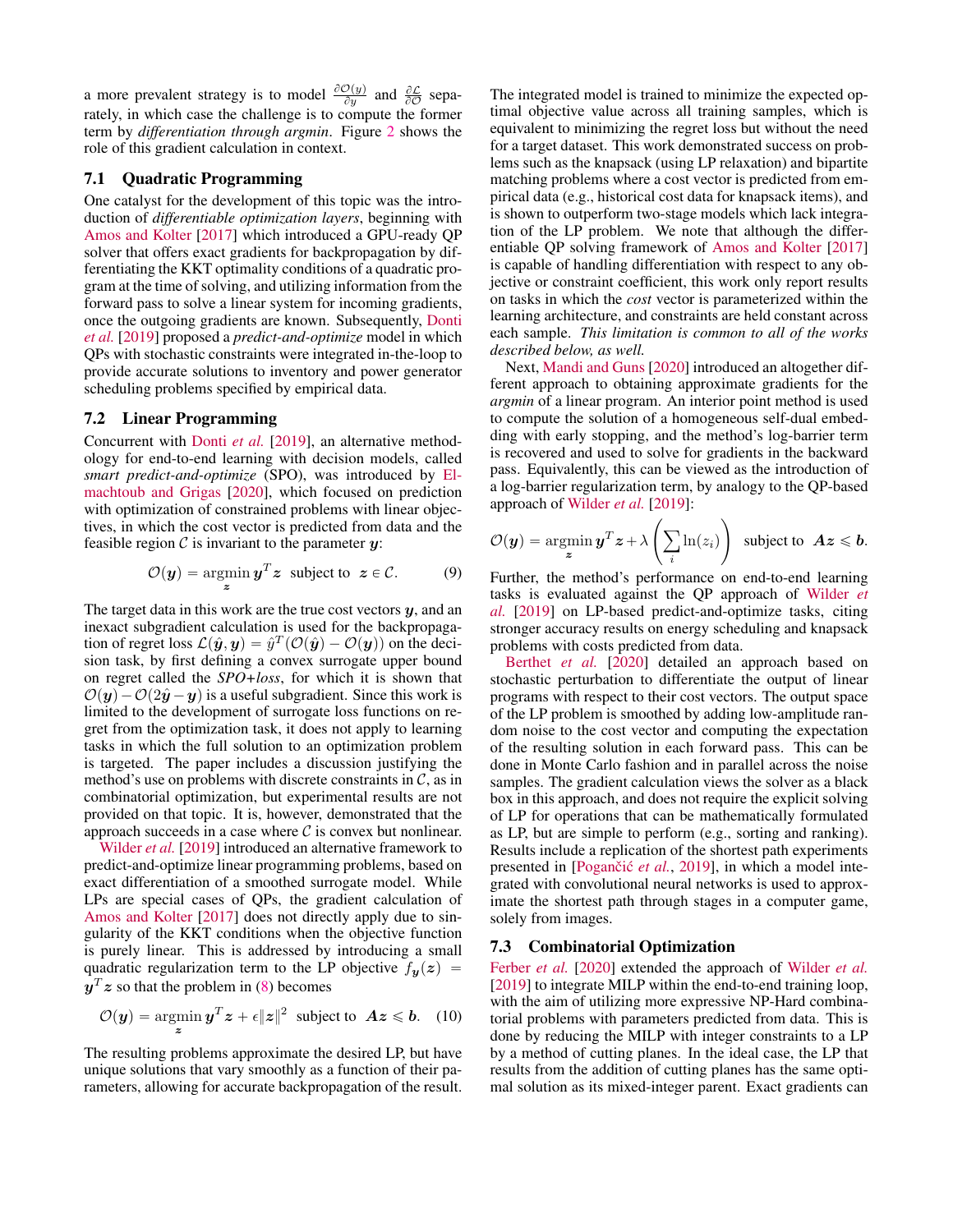then be computed for its regularized QP approximation as in [Wilder](#page-9-22) *et al.* [\[2019\]](#page-9-22). Although the LP approximation to MILP improves with solving time, practical concerns arise when the MILP problem cannot be solved to completion. Each instance of the NP-Hard problem must be solved in each forward pass of the training loop, which poses clear obstructions in terms of runtime. A disadvantage of the approach is that cuttingplane methods are generally considered to be inferior in efficiency to staple methods like branch and bound. Improved results were obtained on portfolio optimization and diverse bipartite matching problems, when compared to LP-relaxation models following the approach of [Wilder](#page-9-22) *et al.* [\[2019\]](#page-9-22).

[Mandi](#page-9-25) *et al.* [\[2020\]](#page-9-25) investigates the application of the same SPO approach to NP-Hard combinatorial problems. Primary among the challenges faced in this context is, as in [\[Ferber](#page-8-24) *[et al.](#page-8-24)*, [2020\]](#page-8-24), the computational cost of solving hard problems within every iteration of the training. The authors found that continuous relaxations of common MILP problems (e.g. knapsack) often offer subgradients of comaparable quality to the full mixed-integer problem with respect to the SPO loss, so that training end-to-end systems with hard CO problems can be simplified in such cases by replacing the full problem with an efficiently solvable relaxation, an approach termed *SPO-relax*. The authors put continuous relaxations into the broader category of "weaker oracles" for the CO solver, which also includes approximation algorithms (e.g. greedy approximation for knapsack). The main results showed that SPO-relax achieves accuracy competitive with the full SPO approach but with shorter training times on a handful of discrete problems. The SPO-relax approach was compared also against the formulation of [Wilder](#page-9-22) *et al.* [\[2019\]](#page-9-22) on equivalent relaxations, but no clear winner was determined.

Pogančić et al. [\[2019\]](#page-9-24) introduced a new idea for approximating gradients over discrete optimization problems for endto-end training, which relies on viewing a discrete optimization problem as a function of its defining parameters (in this context coming from previous layers), whose range is piecewise constant. The only requirement is that the objective be linear. The gradient calculation combines the outputs of two calls to an optimization solver; one in the forward pass on initial parameters  $y$ , and one in the backward pass on perturbed parameters  $\bar{y}$ . The results are used to construct a piecewise *linear* function which approximates the original solver's output space, but has readily available gradients. Because the gradient calculation is agnostic to the implementation of the solver, it is termed "black-box differentiation". As such, input parameters to the solver do not correspond explicitly to coefficients in the underlying optimization problem. Results on end-to-end learning for the shortest path problem, TSP and min-cost perfect matching are shown. In each case, the discrete problem's specification is implicitly defined in terms of images, which are used to predict parameters of the appropriate discrete problem through deep networks. The optimal solutions coming from blackbox solvers are expressed as binary indicator matrices in each case and matched to targeted optimal solutions using a Hamming distance loss function.

Finally, [Wang](#page-9-26) *et al.* [\[2019\]](#page-9-26) presented a differentiable solver for the MAXSAT problem, another problem form capable of representing NP-Hard combinatorial problems. Approximate gradients are formed by first approximating the MAXSAT problem as a related semidefinite program (SPD), then differentiating its solution analytically during a specialized coordinate descent method [\[Wang](#page-9-27) *et al.*, [2018\]](#page-9-27) which solves the SDP. The successful integration of MAXSAT into deep learning is demonstrated with a model trained to solve sudoku puzzles represented only by handwritten images.

# 8 Challenges and Research Directions

The current state of the art in integrating combinatorial optimization with end-to-end machine learning shows promise on challenging tasks for which there was previously no viable approach. Further, it has been demonstrated that a variety of non-overlapping approaches can be effective. Despite these encouraging results, a number of challenges remain that must be addressed to allow an integration that lives up to its full potential. (1) Despite the variety of approaches, the success of the predict-and-optimize paradigm has been demonstrated on a relatively limited set of optimization problems and a majority of reported experimental results focus on linear programming formulations. Challenges posed by the parametrization of constraints stand in the way of broader applications, but have not been yet been addressed. (2) Issues associated with the runtime of combinatorial solvers in-the-loop still make some potential applications impractical. (3) Additionally, despite being possible in theory, the role of the CO model inthe-loop has not been generalized successfully beyond being applied as the final layer of a deep model. The use of additional layers beyond the solver, or even compositions of CO solving layers, could potentially lead to new applications if the practical challenges were to be overcome. (4) In predicting solutions to CO problems, the current methods cannot reliably guarantee the problem constraints to be satisfied. This critical shortcoming may be addressed by integrating ML approaches with methods from the robust optimization literature or by developing ad-hoc layers to project the predictions onto the feasible space. (5) While it has been observed in limited contexts Demirovic et al. [\[2019\]](#page-8-25) that predict-andoptimize frameworks based on optimization layers are competitive only when the underlying constrained problem is convex, this area still lacks theoretical results providing guarantees on their viability or performance. Finally, (6) the need for uniform benchmark experiments and systematic comparisons between each predict-and-optimization framework is appar-ent. Demirović et al. [\[2019\]](#page-8-25) provided a study comparing the approaches of [Wilder](#page-9-22) *et al.* [\[2019\]](#page-9-22) and [Elmachtoub and](#page-8-22) [Grigas](#page-8-22) [\[2020\]](#page-8-22), along with problem-specific approaches, on knapsack problems but did not conclude strongly as to which method should be preferred. Further, [Mandi](#page-9-25) *et al.* [\[2020\]](#page-9-25) reports that for knapsack problems, SPO performs comparably on the knapsack problem whether the LP relaxation or the full problem is used, but does not show that this effect generalize to other NP-Hard problems. This signals a need for comprehensive studies that test performance on a variety of hard CO problems.

Although the approaches surveyed are still in an early stage of their development, and have been adopted mainly for academic purposes, we strongly believe that the integration be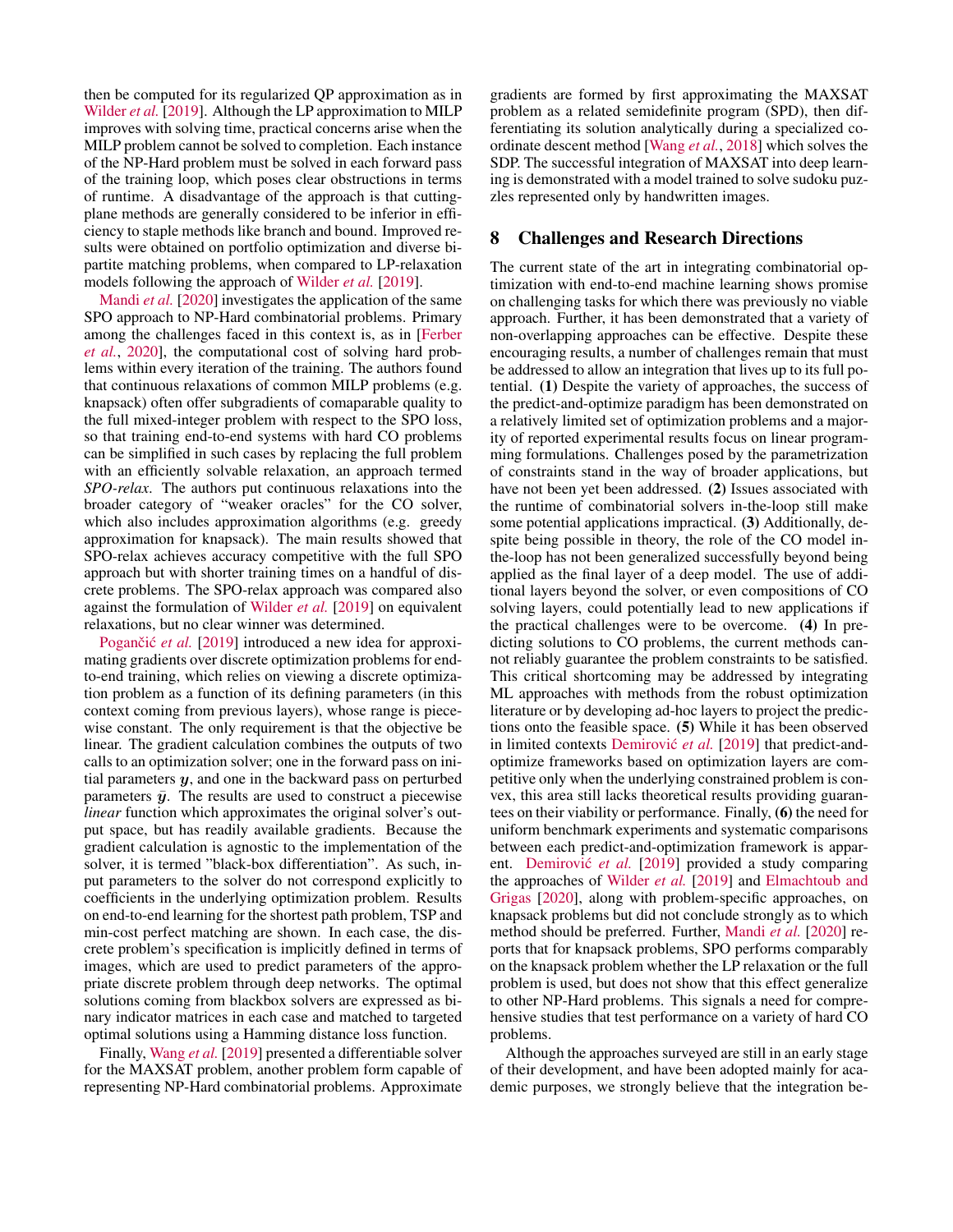tween combinatorial optimization and machine learning is a promising direction for the development of new, transformative, tools in combinatorial optimization and learning.

# Acknowledgments

This research is partially supported by NSF grant 2007164. Its views and conclusions are those of the authors only and should not be interpreted as representing the official policies, either expressed or implied, of the sponsoring organizations, agencies, or the U.S. government.

# References

- <span id="page-8-20"></span>Brandon Amos and J Zico Kolter. Optnet: Differentiable optimization as a layer in neural networks. In *International Conference on Machine Learning*, pages 136–145. PMLR, 2017.
- <span id="page-8-4"></span>Dzmitry Bahdanau, Kyunghyun Cho, and Yoshua Bengio. Neural machine translation by jointly learning to align and translate, 2016.
- <span id="page-8-8"></span>Maria-Florina Balcan, Travis Dick, Tuomas Sandholm, and Ellen Vitercik. Learning to branch. *arXiv:1803.10150*, 2018.
- <span id="page-8-13"></span>Irwan Bello, Hieu Pham, Quoc V. Le, Mohammad Norouzi, and Samy Bengio. Neural combinatorial optimization with reinforcement learning. *arXiv:1611.09940*, 2017.
- <span id="page-8-0"></span>Yoshua Bengio, Andrea Lodi, and Antoine Prouvost. Machine learning for combinatorial optimization: a methodological tour d'horizon. *European Journal of Operational Research*, 2020.
- <span id="page-8-23"></span>Quentin Berthet, Mathieu Blondel, Olivier Teboul, Marco Cuturi, Jean-Philippe Vert, and Francis Bach. Learning with differentiable perturbed optimizers. *arXiv:2002.08676*, 2020.
- <span id="page-8-1"></span>Stephen Boyd, Stephen P Boyd, and Lieven Vandenberghe. *Convex optimization*. Cambridge university press, 2004.
- <span id="page-8-19"></span>Hanjun Dai, Elias B. Khalil, Yuyu Zhang, Bistra Dilkina, and Le Song. Learning combinatorial optimization algorithms over graphs. *arXiv:1704.01665*, 2018.
- <span id="page-8-2"></span>George B Dantzig. Maximization of a linear function of variables subject to linear inequalities. *Activity analysis of production and allocation*, 13:339–347, 1951.
- <span id="page-8-25"></span>Emir Demirovic, Peter J Stuckey, James Bailey, Jeffrey ´ Chan, Chris Leckie, Kotagiri Ramamohanarao, and Tias Guns. An investigation into prediction+ optimisation for the knapsack problem. In *International Conference on Integration of Constraint Programming, Artificial Intelligence, and Operations Research*, pages 241–257. Springer, 2019.
- <span id="page-8-16"></span>Fabrizio Detassis, Michele Lombardi, and Michela Milano. Teaching the old dog new tricks: Supervised learning with constraints. *arXiv:2002.10766*, 2020.
- <span id="page-8-21"></span>Priya L. Donti, Brandon Amos, and J. Zico Kolter. Taskbased end-to-end model learning in stochastic optimization. *arXiv:1703.04529*, 2019.
- <span id="page-8-22"></span>Adam N. Elmachtoub and Paul Grigas. Smart "predict, then optimize". *arXiv:1710.08005*, 2020.
- <span id="page-8-24"></span>Aaron Ferber, Bryan Wilder, Bistra Dilkina, and Milind Tambe. Mipaal: Mixed integer program as a layer. In *Proceedings of the AAAI Conference on Artificial Intelligence (AAAI)*, 2020.
- <span id="page-8-15"></span>Ferdinando Fioretto, Pascal Van Hentenryck, Terrence W. K. Mak, Cuong Tran, Federico Baldo, and Michele Lombardi. Lagrangian Duality for Constrained Deep Learning. In *European Conference on Machine Learning and Knowledge Discovery in Databases ECML PKDD*, volume 12461 of *Lecture Notes in Computer Science*, pages 118–135. Springer, 2020.
- <span id="page-8-14"></span>Ferdinando Fioretto, Terrence W.K. Mak, and Pascal Van Hentenryck. Predicting ac optimal power flows: Combining deep learning and lagrangian dual methods. In *Proceedings of the AAAI Conference on Artificial Intelligence (AAAI)*, 2020.
- <span id="page-8-10"></span>Matteo Gagliolo and Jürgen Schmidhuber. Learning restart strategies. In *Proceedings of the International Joint Conference on Artificial Intelligence (IJCAI)*, pages 792–797, 2007.
- <span id="page-8-6"></span>Maxime Gasse, Didier Chételat, Nicola Ferroni, Laurent Charlin, and Andrea Lodi. Exact combinatorial optimization with graph convolutional neural networks. *arXiv:1906.01629*, 2019.
- <span id="page-8-7"></span>Prateek Gupta, Maxime Gasse, Elias B. Khalil, M. Pawan Kumar, Andrea Lodi, and Yoshua Bengio. Hybrid models for learning to branch. *arXiv:2006.15212*, 2020.
- <span id="page-8-3"></span>Magnus R Hestenes. Multiplier and gradient methods. *Journal of optimization theory and applications*, 4(5):303–320, 1969.
- <span id="page-8-11"></span>John Hopfield and D Tank. Neural computation of decisions in optimization problems. *Biological cybernetics*, 52:141– 52, 02 1985.
- <span id="page-8-12"></span>J.J. Hopfield. *Neural networks and physical systems with emergent collective computational abilities*, pages 7–19. 01 2018.
- <span id="page-8-17"></span>Chaitanya K Joshi, Thomas Laurent, and Xavier Bresson. An efficient graph convolutional network technique for the travelling salesman problem. *arXiv preprint arXiv:1906.01227*, 2019.
- <span id="page-8-5"></span>Elias Khalil, Pierre Le Bodic, Le Song, George Nemhauser, and Bistra Dilkina. Learning to branch in mixed integer programming. In *Proceedings of the AAAI Conference on Artificial Intelligence*, volume 30, 2016.
- <span id="page-8-9"></span>Elias B. Khalil, Bistra Dilkina, George L. Nemhauser, Shabbir Ahmed, and Yufen Shao. Learning to run heuristics in tree search. In *Proceedings of the Twenty-Sixth International Joint Conference on Artificial Intelligence, IJCAI-17*, pages 659–666, 2017.
- <span id="page-8-18"></span>Wouter Kool, Herke van Hoof, and Max Welling. Attention, learn to solve routing problems! *arXiv:1803.08475*, 2019.